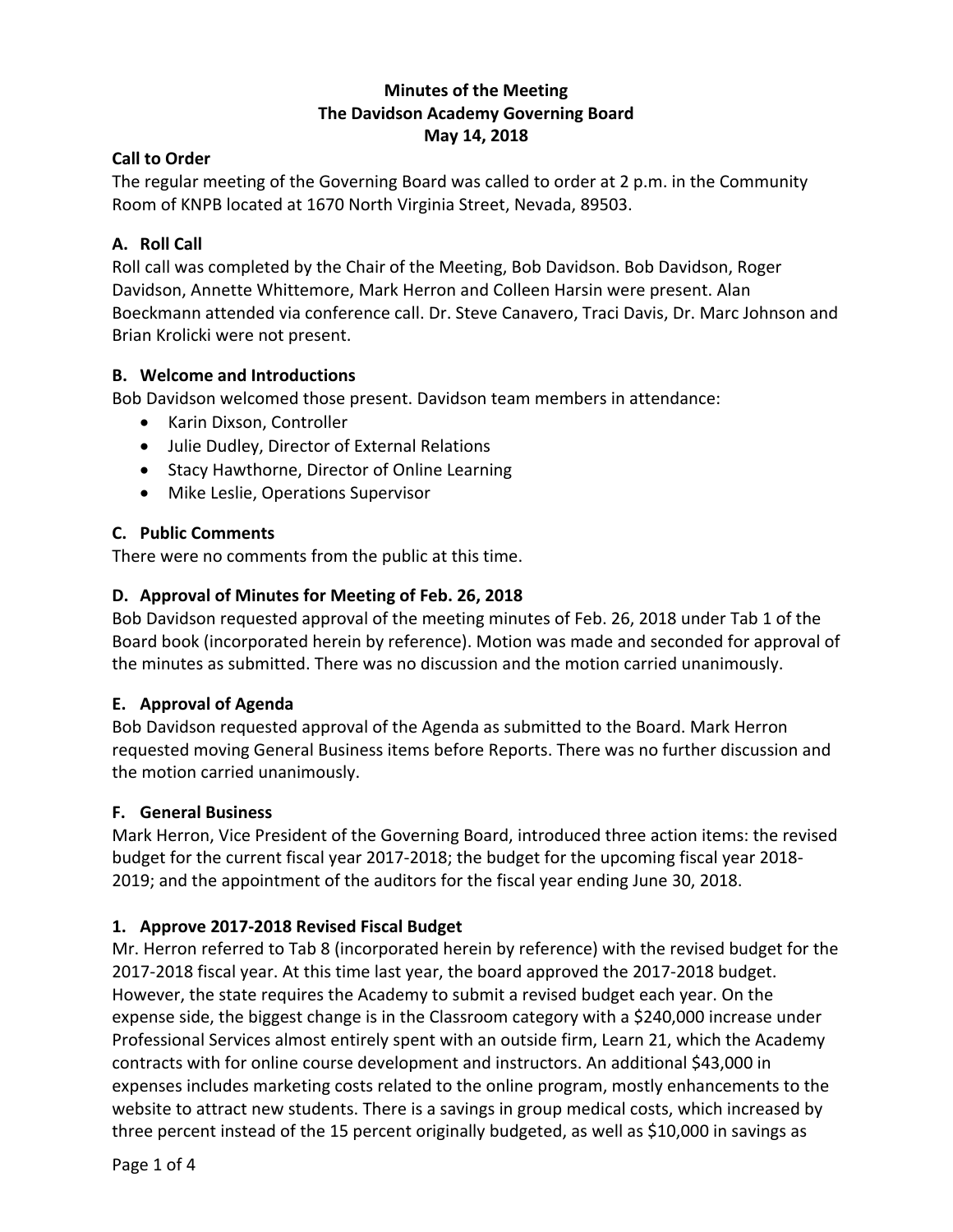part of server upgrades. Another increase in expenses is related to the installation of a science lab online classroom with increases of \$15,000 in equipment and remodeling costs. The revised budget also reflects the reallocation of funds in multiple categories based upon where the state requires the Academy to record various activities. On the revenue side, \$35,000 in the state DSA funding has not been received this year, although this may be a timing issue and the Academy could still receive this amount next fiscal year. There are \$25,000 more in third-party contributions than expected. Mr. Davidson's contribution increased by \$220,000. Mr. Herron stated that there are some remaining budget items that most likely will not be spent. Mr. Herron stated that the net change is a decrease in net assets at the end of the year to \$1,540 in the revised budget from \$10,150 in the previous version of the budget. A motion was made and seconded for approval of the 2017-2018 revised budget. The motion carried unanimously.

## **2. 2018-2019 Fiscal Budget**

Mr. Herron referred to Tab 9 (incorporated herein by reference) with the budget for the upcoming fiscal year of 2018-2019, which begins July 1, 2018. As required, a budget hearing was held last Monday, May 7. The hearing was properly noticed and advertised in the *Reno Gazette-Journal* on April 27 (incorporated herein by reference). The posting documents and minutes are included in the board book (incorporated herein by reference). There was one member of the public present and their question is reflected in the minutes about the private donations component of revenue (incorporated herein by reference).

Mr. Herron stated that the 2018-2019 budget includes both the Reno and Online programs of the Academy. The budget is based on 165 Reno students and 30 online students, up from the current actuals of 149 Reno and 21 online students. As noted last year, the DSA is based on the average daily attendance and the state has not released the DSA per pupil amount for next year. Thus, the DSA amount for the current year was used. For the purposes of the budget, none of the online students are considered eligible for DSA. Total expenses increased in the 2018-2019 budget by \$812,000, including \$366,000 in wages. Mr. Herron stated that \$48,000 of the wage increase amount is due to timing differences with last year employees leaving in May and new hires starting in August. This year, employees who started in August are continuing and there will not be a gap. Other wage increases include: \$37,000 for a position changing from part-time to full-time; \$115,000 for three new online positions, two of which are full-time and one part-time; \$85,000 in merit salary increase pool; \$30,000 related to vacation accrual timing differences; and \$15,000 for FMLA leave substitutes. In addition to the overall wage increase, there is an increase of \$110,000 for the medical benefit calculated at 15 percent, however staff will work to keep this closer to three percent. Additional increases include \$85,000 for course development; \$100,000 in upgrades to the Reno campus building monitoring system; \$65,000 for marketing the online school; \$46,000 for website and application system upgrades; \$15,000 for computer hardware; and \$10,000 for building maintenance carpeting and wiring.

On the revenue side, the Academy is expected to receive \$1,170,000 from the state in DSA funding, which is up by \$88,000 from 2017-2018 year, \$162,000 in tuition and the Davidson's contribution of \$3.5 million up from \$2.7 million. The budget results in a net asset change in the positive of \$3,865. A motion was made and seconded to approve the 2018-2019 budget. Mr. Davidson commented that the team should continue to refine the budget throughout the year with a close look at increased expenditures and online revenue side opportunities. There was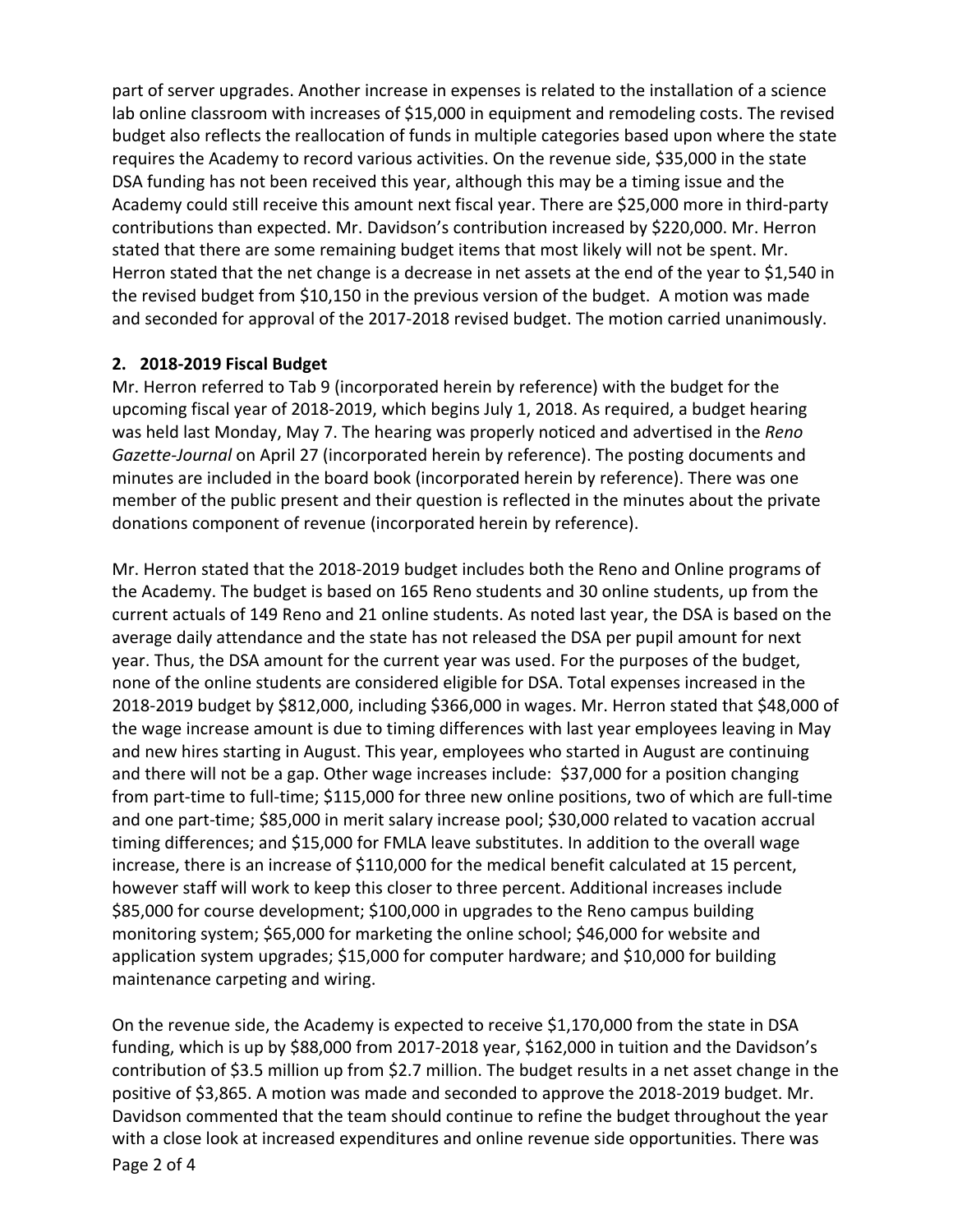also discussion about DSA funds and how these apply to online students living in Nevada and those who live outside the state. A motion was made and seconded for approval of 2018-2019 budget. The motion carried unanimously.

## **3. Approve Engagement of Independent Auditors for Fiscal Year Ending June 30, 2018**

Mr. Herron stated the final item of business would be the approval of the engagement of the auditors for the fiscal year ending June 30, 2018 with a recommendation of retaining the accounting firm of Holthouse, Carlin and Van Trigt LLP. Mr. Herron referred Tab 10 (incorporated herein by reference) with the Auditor Letter of Engagement. The proposed audit fee is \$26,000, unchanged from the prior two years. A different partner will oversee this year's audit, Morris Zlotowitz. As the board has previously discussed, it is difficult to find a firm that understands the Academy. Mr. Herron made a motion to engage Holthouse, Carlin and Van Trigt LLP, which was seconded. The motion carried unanimously.

## **G. Reports**

# **1. Academy Director**

# **a. General Program Updates**

Ms. Harsin referred to Tab 2 (incorporated herein by reference) with communication with the state about the Academy's school calendar. The Academy was required to account for two weather-related cancellations and delays with the state, which tracks the Academy's minutes due to the school's alternate calendar. Ms. Harsin requested May 17 count as a professional development day, instead of bringing the students back after the last day of school on May 16. Additional documentation included the application for the 2018-2019 school calendar of 154 days, which is the same as the past several years, and is currently pending state approval.

Ms. Harsin referred to Tab 3 (incorporated herein by reference) includes copies of emails sent to both students and parents about student-led interests in response to nationwide school shooting walkout events on March 14 and April 20.

# **b. College Planning Updates**

Ms. Harsin referred to Tab 4 (incorporated herein by reference) with a letter from the U.S. Presidential Scholars program naming Pranit N. as a semifinalist. A letter from National Merit listing Academy students who would be recognized in the fall as either commended or semifinalists was also presented. Based on this list, Ms. Harsin expects at least half of next year's graduating class to be National Merit semi-finalists.

Ms. Harsin referred to Tab 5 (incorporated herein by reference) with a list of this year's graduates and their schools of choice, as well as a list of all the colleges and universities to which they were accepted.

Ms. Harsin gave a brief enrollment report stating 122 students will be returning for the 2018- 2019 school year with 41 newly accepted and one decision pending. Of the newly accepted students, 23 are female, 18 are male and they range in age from 9 to 14. Fifteen live in Nevada, and the remaining 26 come from the following states: California, New Jersey, Arizona, Oklahoma, Texas, Florida, Illinois, Colorado, Maryland and North Carolina. Ms. Harsin estimated 165 for next year, but stated that these numbers could continue to change until the students arrive for the first day of school in August.